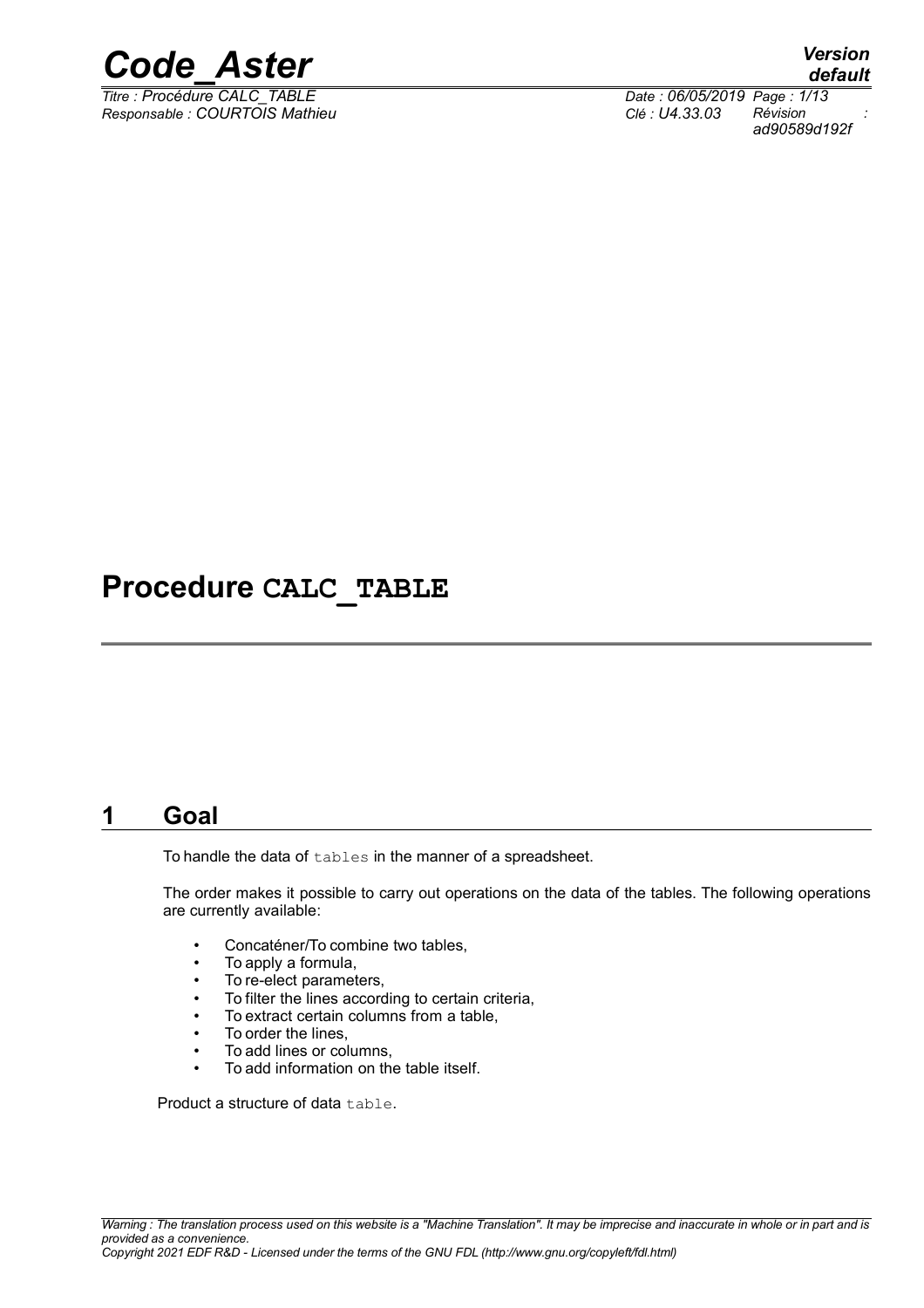## **Code Aster**

Titre : Procédure CALC\_TABLE<br>Responsable : COURTOIS Mathieu

### **Contents**

| 9 |  |
|---|--|
|   |  |
|   |  |
|   |  |
|   |  |
|   |  |
|   |  |
|   |  |
|   |  |
|   |  |
|   |  |
|   |  |
|   |  |

Warning: The translation process used on this website is a "Machine Translation". It may be imprecise and inaccurate in whole or in part and is provided as a convenience.<br>provided as a convenience.<br>Copyright 2021 EDF R&D -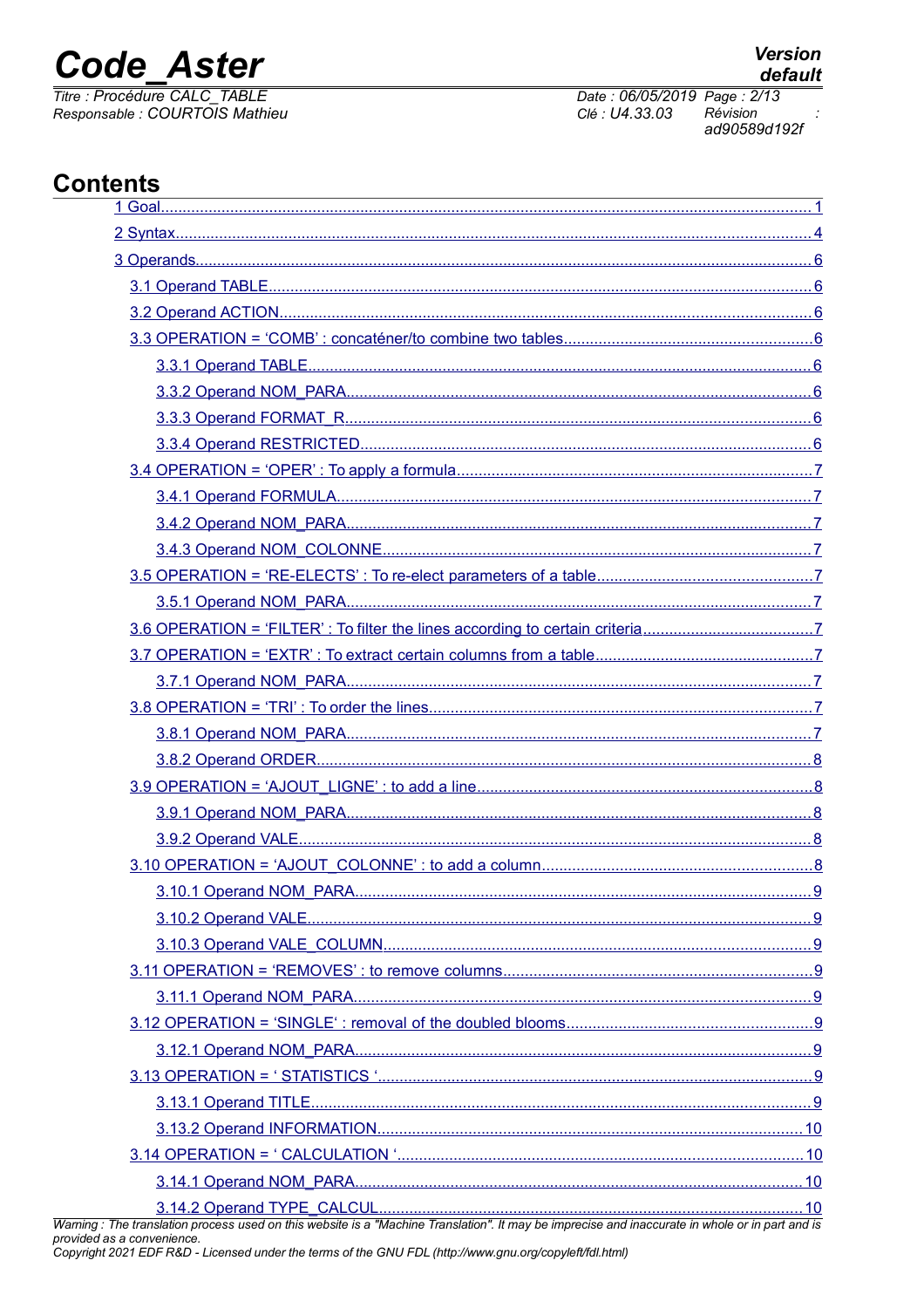

*Titre : Procédure CALC\_TABLE Date : 06/05/2019 Page : 3/13*

*Warning : The translation process used on this website is a "Machine Translation". It may be imprecise and inaccurate in whole or in part and is provided as a convenience. Copyright 2021 EDF R&D - Licensed under the terms of the GNU FDL (http://www.gnu.org/copyleft/fdl.html)*

*Responsable : COURTOIS Mathieu Clé : U4.33.03 Révision : ad90589d192f*

 [4 Examples ............................................................................................................................................11](#page-10-0)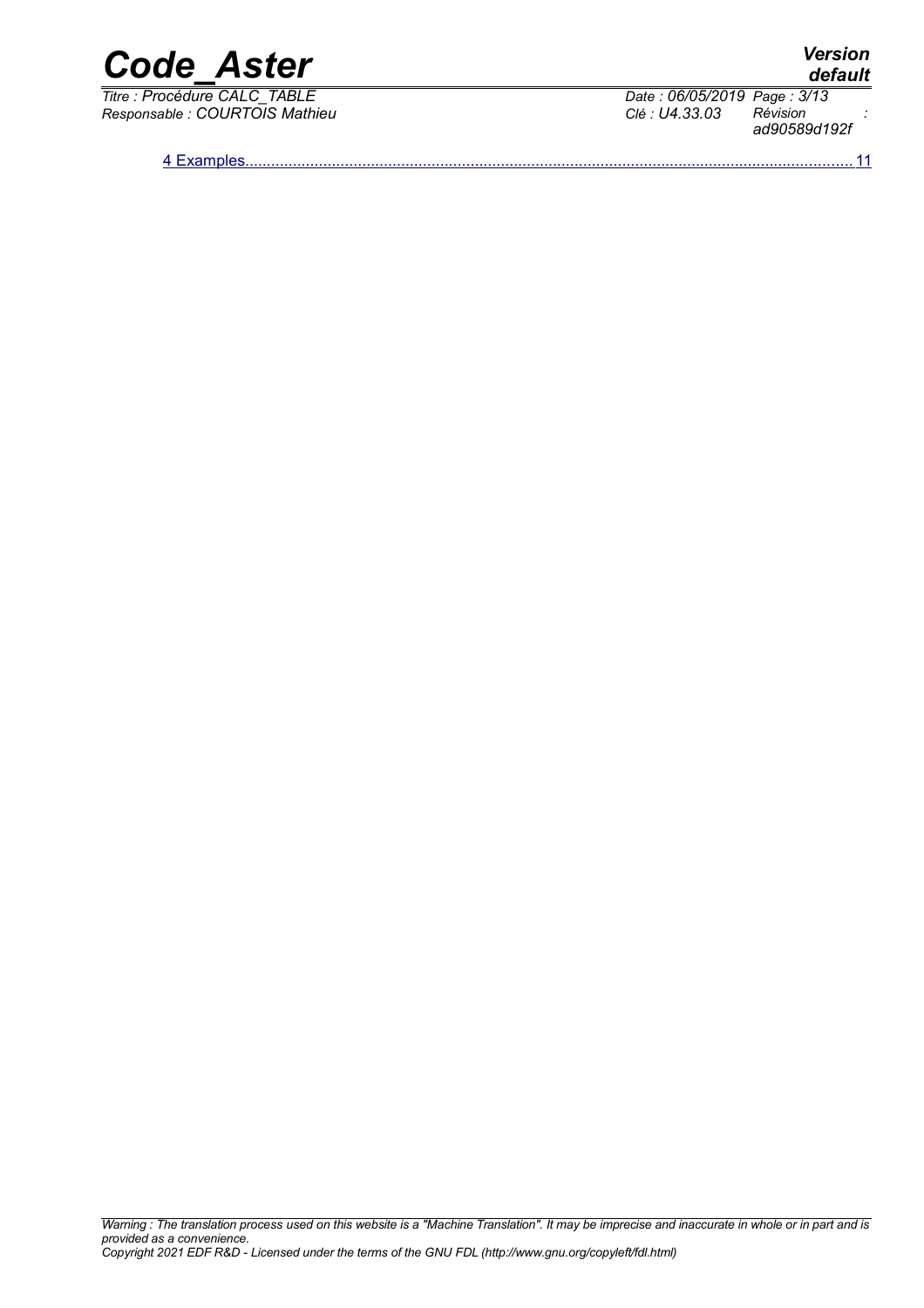*Titre : Procédure CALC\_TABLE Date : 06/05/2019 Page : 4/13 Responsable : COURTOIS Mathieu Clé : U4.33.03 Révision :*

*ad90589d192f*

### **2 Syntax**

<span id="page-3-0"></span>= CALC\_TABLE **(**  $\sqrt[3]{}$  reuse = , ◆ TABLE = matable, interest in the function of table in the function of the function of the function of the function of the function of the function of the function of the function of the function of the function of the f # Continuation of the actions to be carried out (in the order)  $\triangle$  ACTION = F ( ♦ OPERATION = / 'COMB', / 'OPER', / 'RE-ELECTS', / 'FILTER',  $/$  'EXTR',  $/$  'TRI', / 'AJOUT\_LIGNE', / 'AJOUT\_COLONNE', / 'REMOVES', / 'UNIQUE', / 'STATISTICS', / 'CALCUL', # 1. Combination of tables ( OPERATION=' COMB' ) :  $\bullet$  TABLE = table, [table] ◊ NOM\_PARA = will l\_para, [l\_Kn] ◊ RESTRICTED = 'NOT', [DEFECT] 'YES',  $\Diamond$  FORMAT R = fmt, [KN] # 2. To apply a formula ( OPERATION=' OPER' ) :  $\bullet$  FORMULA = formula,  $\bullet$  [formula]  $\bullet$  NOM PARA = para, [KN]  $\Diamond$  NOM COLONNE = collars,  $[1 Kn]$ # 3. To re-elect parameters of a table ( OPERATION=' RENOMME' ) :  $\bullet$  NOM PARA = [old name, new name], [l Kn] # 4. To filter lines ( OPERATION=' FILTRE' ) :  $\uparrow$  NOM\_PARA = para, [KN]<br>  $\lozenge$  / CRIT COMP = /'EO', [DEF  $\overline{P}$  / CRIT COMP =  $\overline{P}$  / 'EQ',  $/$ '',  $/$ 'LT', / $'W$ P',  $/$ 'IT',  $/$ 'GE',  $\angle$  VALE I = ival,  $\begin{bmatrix} 1 \end{bmatrix}$ /  $VALE<sup>-</sup>K = kval,$  [KN]  $\begin{array}{ccccc} / & / & \overline{\text{VALE}} & = \text{rval}, & & & & \text{[R]} \\ / & \text{VALE C} & = \text{cval}, & & & & \text{[C]} \end{array}$ VALE  $C = cval$ , [C]  $\Diamond$  | PRECISION = / prec, [R8] / 1.0D-3, [DEFECT] | CRITERION =/'RELATIF', [DEFECT] / 'ABSOLUTE', / CRIT COMP =  $/$  'REGEXP',  $\bullet$  VALE K = kval, [KN]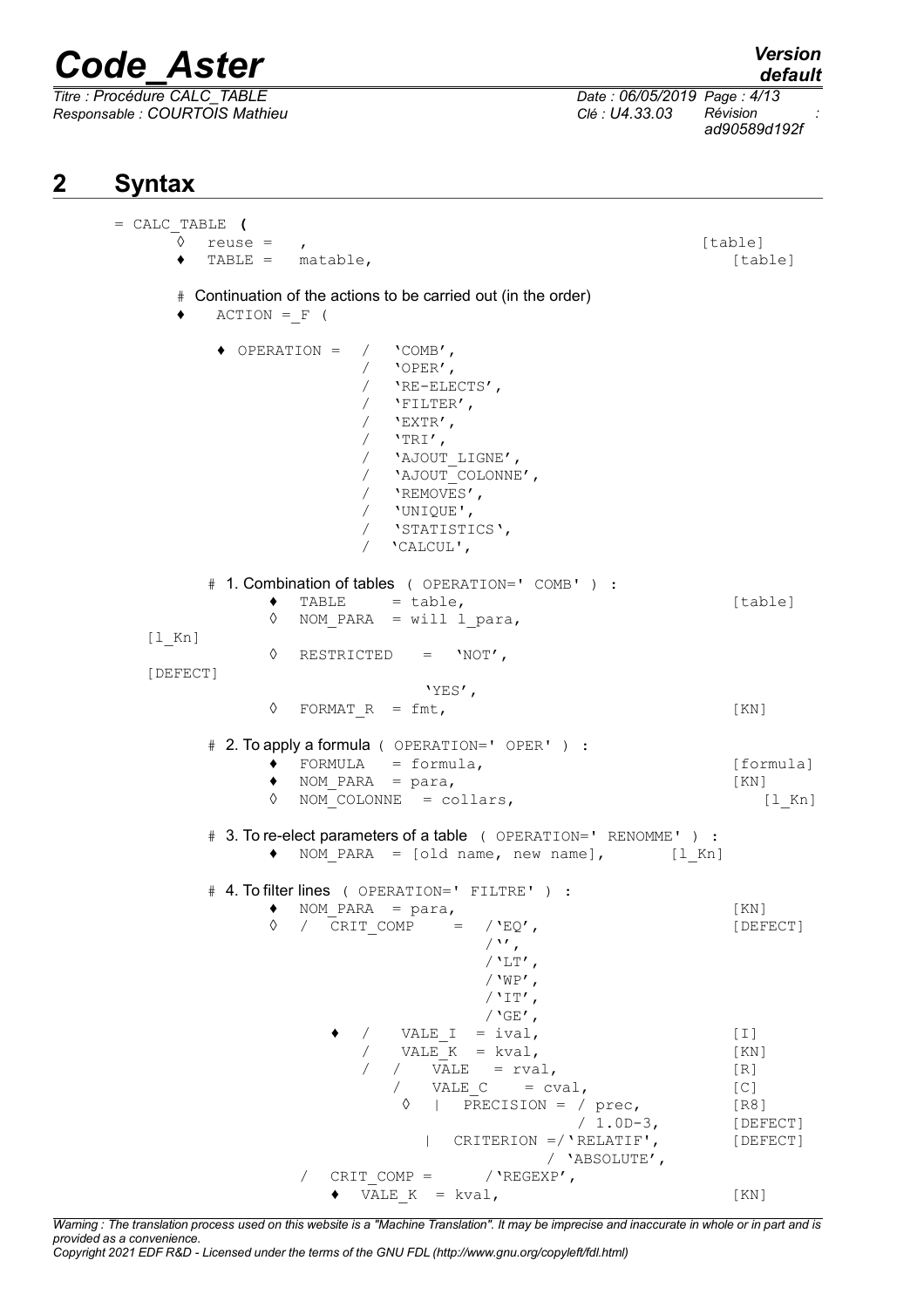*Code\_Aster Version default Titre : Procédure CALC\_TABLE Date : 06/05/2019 Page : 5/13 Responsable : COURTOIS Mathieu Clé : U4.33.03 Révision : ad90589d192f* CRIT COMP =  $/$  'MAXIMUM', /'MAXI\_ABS', / $'$ MINI $',$ /'MINI\_ABS', /'VACUUM', /'NON\_VIDE', # 5. To extract certain columns ( OPERATION=' EXTR' ) :  $\bullet$  NOM PARA = will l para, [1 Kn] # 6. To order the lines according to the values of a parameter (OPERATION=' TRI') : ♦ NOM\_PARA = will lpara, [l\_Kn] ◊ ORDER = / 'GROWING' , [DEFECT] / 'DECREASING', # 7. To add a line to a table (OPERATION=' AJOUT LIGNE') : ') :  $\uparrow$  NOM\_PARA = will lpara,  $[1_Kn]$ <br>  $\uparrow$  VALE = lvale,  $[1 *]$  $\triangleleft$  VALE = lvale, # 8. To add constant columns to a table (OPERATION=' AJOUT COLONNE') :  $\begin{array}{ll}\n\bullet & \text{NOM\_PARA} = \text{will lpara}, \\
\bullet & / \text{VALE} = \text{lvale}.\n\end{array}$ [1\_Kn]  $\bullet$  / VALE = lvale,  $[1 *]$ / VALE COLUMN = lval\_collar,  $[1_*]$ # 9 . To remove columns of a table (OPERATION=' SUPPRIME') : ♦ NOM\_PARA = will lpara, [l\_Kn] # 10 . To remove doubled blooms of the columns of a table (OPERATION='SINGLE'): NOM PARA = will lpara, [l Kn]  $\Diamond$  FORMAT R = fmt , [KN] # 11 . To add statistics in the table (OPERATION=' STATISTICS ') # 12. To apply simple calculations for columns (OPERATION='CALCULATION'):  $\bullet$  NOM PARA = will lpara,  $[1_Kn]$ TYPE CALCULATION =/' MAXI', / ' MINIS ', / ' SOMM ', / ' MOY ', / ' MAXI\_ABS ', /  $'$  MINI<sup> $-A$ BS</sup> ', / ' SOMM\_ABS ', ), ◊ TITLE = title [l\_Kn]

)

[DEFECT]

 $\Diamond$  INFORMATION =  $/$  1,

 $/ 2,$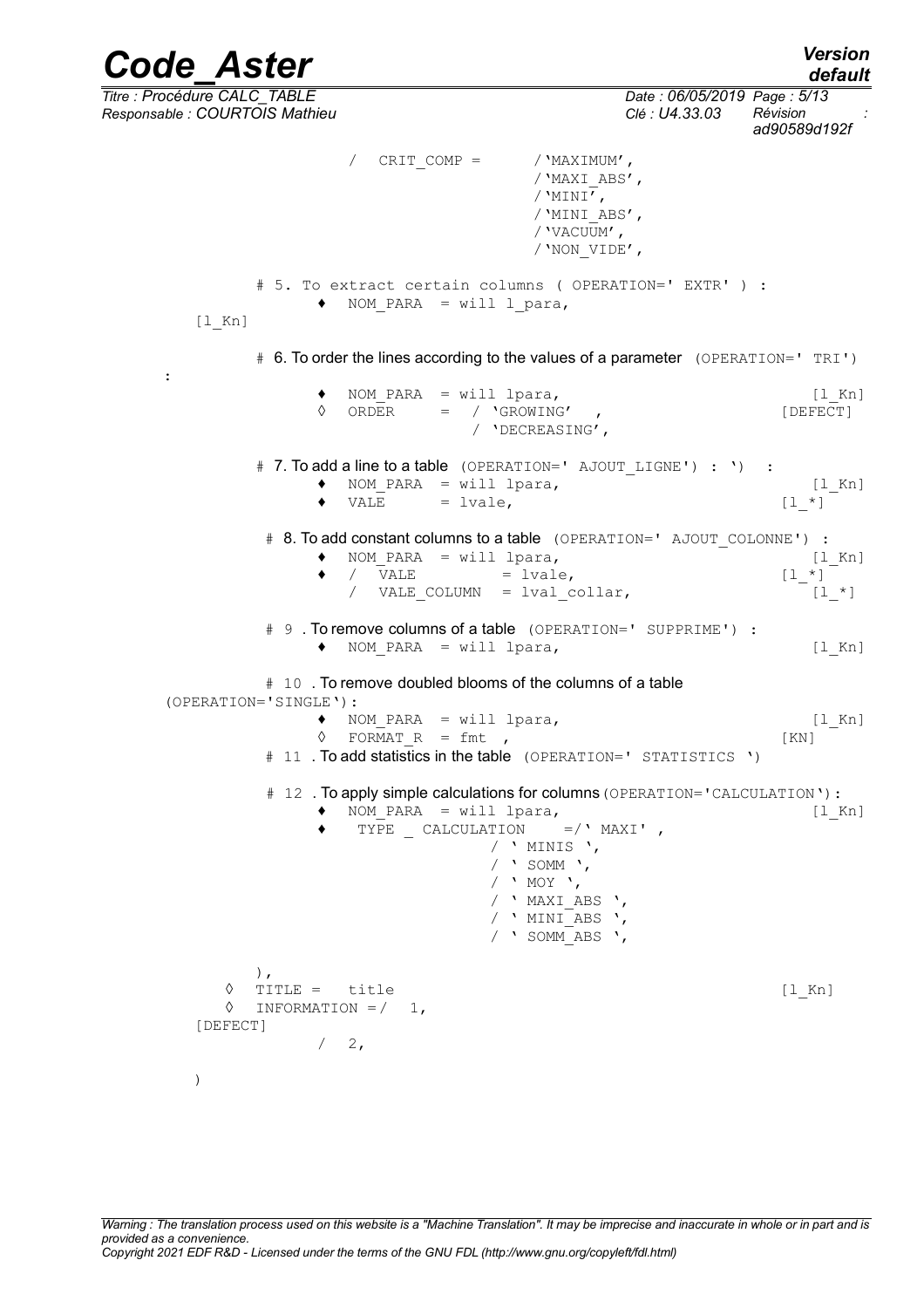*Responsable : COURTOIS Mathieu Clé : U4.33.03 Révision :*

*default Titre : Procédure CALC\_TABLE Date : 06/05/2019 Page : 6/13 ad90589d192f*

### <span id="page-5-7"></span>**3 Operands**

#### **3.1 Operand TABLE**

<span id="page-5-6"></span> $TABLE = matchle$ 

Name of the initial table on which one will carry out handling.

#### **3.2 Operand ACTION**

<span id="page-5-5"></span> $\triangleleft$  ACTION = (  $\angle$  F (OPERATION=' xxx',...),  $F$  (OPERATION='  $yyy', ...$ ),  $\sim$ 

The "actions" are carried out one after the other. The operation  $\vee \vee \vee \vee'$  takes the table in the state where the operation 'xxx' left.

It is definitely more performing to repeat the keyword factor ACTION to do as many successive calls to the order CALC\_TABLE.

#### **3.3 OPERATION = 'COMB' : concaténer/to combine two tables**

<span id="page-5-4"></span>The operation COMB concaténer allows, to combine two tables between them, with seam on a common parameter list.

#### **3.3.1 Operand TABLE**

<span id="page-5-3"></span> $TABLE = table$ 

Name of the table whose values must come to overload and/or enrich the initial table.

#### **3.3.2 Operand NOM\_PARA**

<span id="page-5-2"></span>◊ NOM\_PARA = will l\_para

Name of the parameters whose values must be identical in the two tables.

#### **3.3.3 Operand FORMAT\_R**

<span id="page-5-1"></span>It is about a format which will be used before comparing two real numbers in order to determine if they are identical or not. Let us note that in the table, one recovers the nonround value (second table).

#### **3.3.4 Operand RESTRICTED**

<span id="page-5-0"></span>◊ RESTRICTED = 'YES' or 'NOT'

```
Example of the combination of two tables:
```

```
tab_resu=CALC_TABLE (TABLE=tab1,
                      ACTION=_F (OPERATION=' COMB',
                                TABLE=tab2, 
                                NOM_PARA= ('ABSC_CURV', 'NODE'),
                               RESTREINT = ' NON')
```
When ABSC\_CURV and NODE are identical enters tab1 and tab2, one inserts the values of tab2 on the line of tab1 (for the other parameters common to the 2 tables, it is thus the value of  $\pm$ ab2 who crushes that of tab1).

If ABSC CURV and/or NODE differ between  $t$ ab1 and  $t$ ab2, one adds the line of  $t$ ab2 at the end of tab1. NOM\_PARA acts like a primary key: if one does not find more once couple ( ABSC\_CURV , NODE ), the line is added.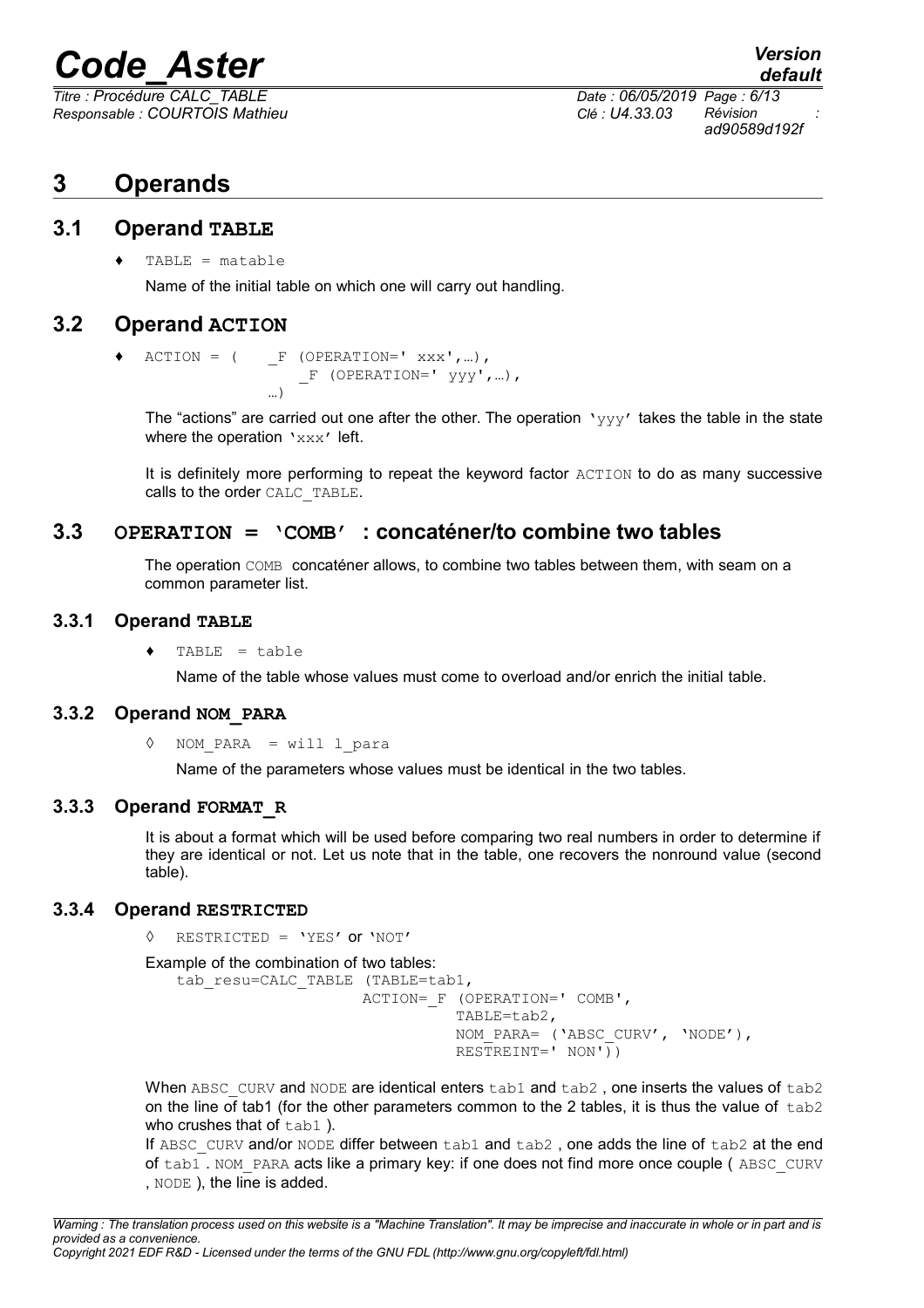*Responsable : COURTOIS Mathieu Clé : U4.33.03 Révision :*

*Titre : Procédure CALC\_TABLE Date : 06/05/2019 Page : 7/13 ad90589d192f*

*default*

The same operation with RESTREINT=' OUI' product same lines when ABSC CURV and NODE are identical. On the other hand, no line is added when the parameters differ.

#### **3.4 OPERATION = 'OPER' : To apply a formula**

<span id="page-6-10"></span><span id="page-6-9"></span>Allows to apply a formula whose variables are the parameters of the table and to insert the result in a new column.

#### **3.4.1 Operand FORMULA**

Name of the formula to be applied

#### <span id="page-6-8"></span>**3.4.2 Operand NOM\_PARA**

Name of the new column.

#### <span id="page-6-7"></span>**3.4.3 Operand NOM\_COLONNE**

This keyword makes it possible to use a formula of which the parameters are not parameters of the table.

For example, there is a formula which depends on INST. If one wants to evaluate itTTE formula by using the column  $INT$  FIN table, it is enough to specify  $NOM$  COLONNE=' INST\_FIN'.

#### **3.5 OPERATION = 'RE-ELECTS' : To re-elect parameters of a table**

<span id="page-6-6"></span><span id="page-6-5"></span>The operation RE-ELECT allows to re-elect one or more parameters of a table.

#### **3.5.1 Operand NOM\_PARA**

 $NOM$  PARA = will l para

<span id="page-6-4"></span>Name of the parameters: couples values (old name of the parameter, new name of the parameter)

#### **3.6 OPERATION = 'FILTER' : To filter the lines according to certain criteria**

This keyword factor makes it possible to filter the lines of the table. For the use of this keyword to see the order IMPR\_TABLE [U4.91.03].

#### **3.7 OPERATION = 'EXTR' : To extract certain columns from a table**

<span id="page-6-3"></span><span id="page-6-2"></span>The operation EXTR allows to extract certain columns from a table.

#### **3.7.1 Operand NOM\_PARA**

 $NOM$  PARA = will l para

Name of the parameters which one wants to extract.

#### **3.8 OPERATION = 'TRI' : To order the lines**

<span id="page-6-1"></span><span id="page-6-0"></span>The TRI operation makes it possible to order the lines according to the values of the parameters.

#### **3.8.1 Operand NOM\_PARA**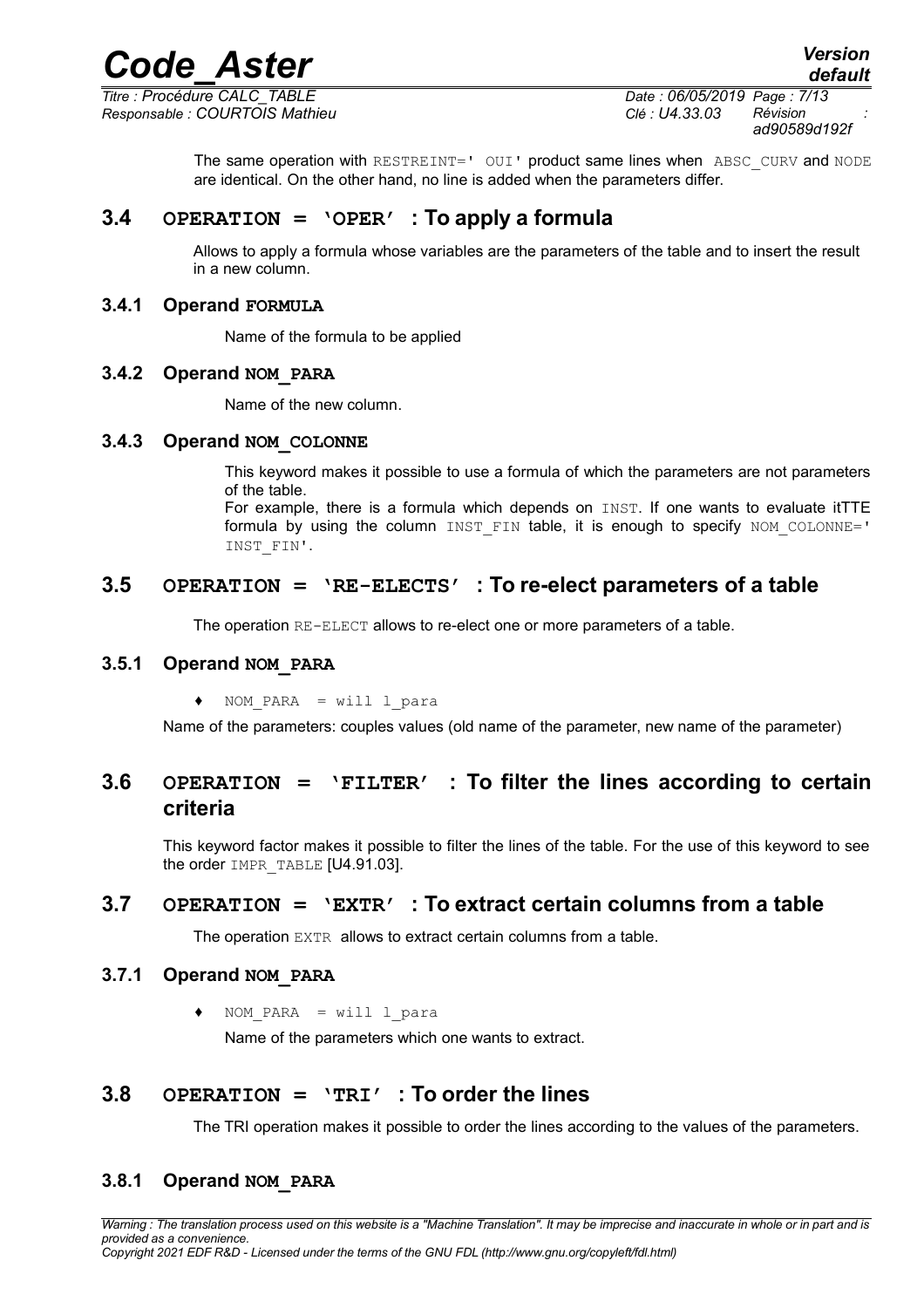*Titre : Procédure CALC\_TABLE Date : 06/05/2019 Page : 8/13 Responsable : COURTOIS Mathieu Clé : U4.33.03 Révision :*

*default ad90589d192f*

♦ NOM\_PARA = will l\_para

<span id="page-7-4"></span>Names of the parameters to which the sorting relates.

#### **3.8.2 Operand ORDER**

 $ORDER = / \nVGROWING'$ / 'DECREASING'

This keyword is used to specify if one must use an order ascending or decreasing. By default, one sorts by ascending order.

The relations of order used are:

- the natural order for the entireties and realities.
- the alphabetical order for the texts and the names of concepts.

**Note:**

*One cannot make use of a parameter complexes to classify the lines of a table.*

*For the parameters of the type NRŒUD (or MESH ), the order is alphabetical because these parameters contain the name of the nodes (or of the meshs).*

If one specifies:

TRI= F (NOM PARA= ('NODE', 'INST'), ORDRE= 'GROWING'),

One will sort the lines of the table in the alphabetical order of the nodes. If there exist several lines corresponding to a given node, it **second** sort criterion (INST) will be used to classify these lines.

#### **3.9 OPERATION = 'AJOUT\_LIGNE' : to add a line**

<span id="page-7-3"></span>The operation AJOUT LIGNE allows to add a line to an existing table.

#### **3.9.1 Operand NOM\_PARA**

<span id="page-7-2"></span> $NOM$  PARA = will lpara Names of the parameters (names of the columns of the table) of the added line. One can define very well values only for certain columns of the table. If a name of parameter does not exist in the table, he is added. Its type is given starting from the provided value.

#### **3.9.2 Operand VALE**

<span id="page-7-1"></span> $\triangleleft$  VALE = lvale

List of the values for each parameter of NOM PARA. The type of the values must be compatible with the types of the columns of the table.

VALE can contain heterogeneous values among entirety, reality, character string. The type must be in conformity with the type of the parameter of the table.

The first value corresponds to the first parameter given in NOM PARA, the second value with the second parameter, etc.

<span id="page-7-0"></span>Lists NOM PARA and VALE thus have the same cardinal.

### **3.10 OPERATION = 'AJOUT\_COLONNE' : to add a column**

The operation AJOUT COLONNE allows to add one or more columns constants (identical value for all the lines, by using the keyword VALE), or, only one column with distinct values (by using the keyword VALE\_COLONNE).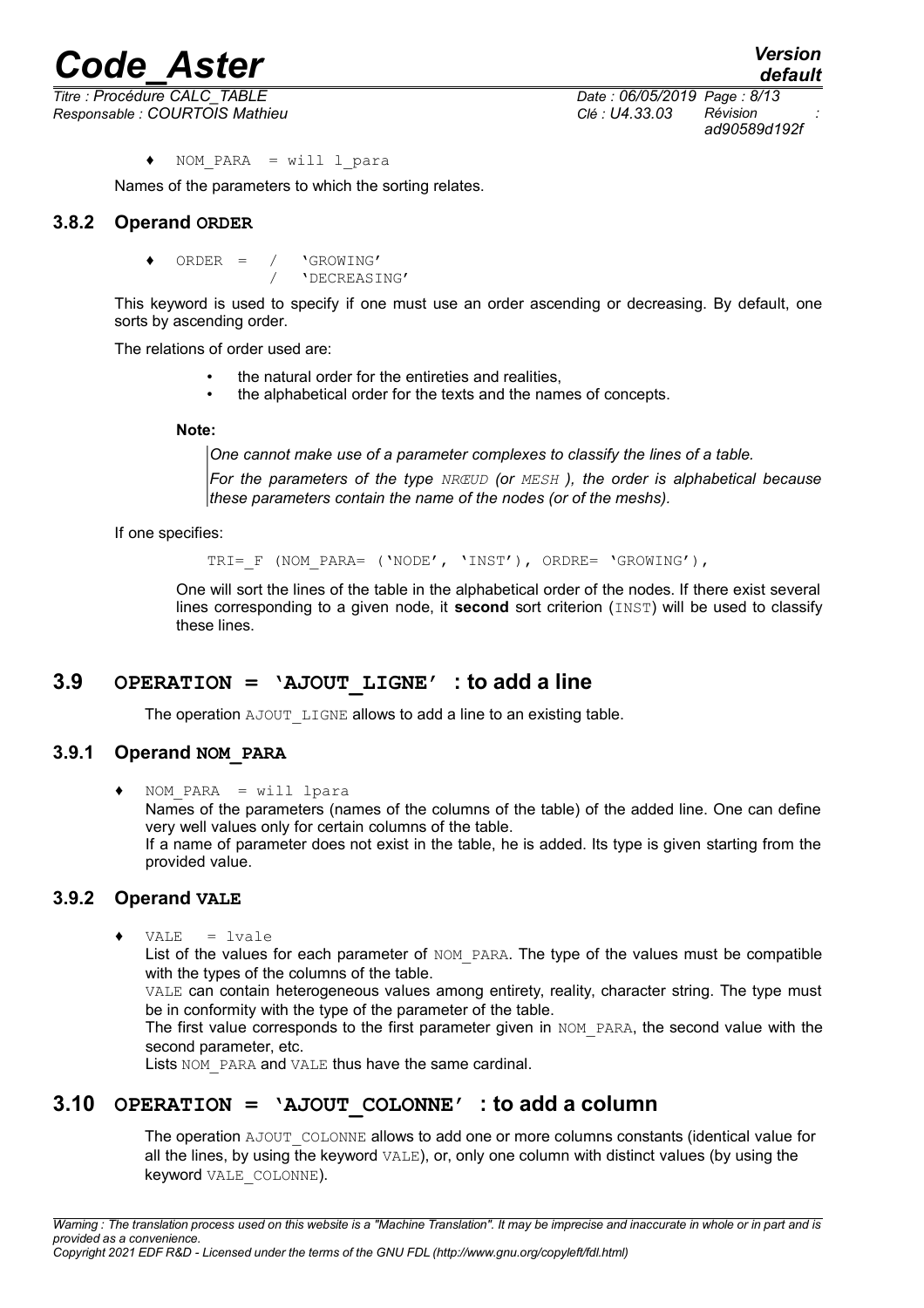*Responsable : COURTOIS Mathieu Clé : U4.33.03 Révision :*

*Titre : Procédure CALC\_TABLE Date : 06/05/2019 Page : 9/13 ad90589d192f*

#### **3.10.1 Operand NOM\_PARA**

<span id="page-8-8"></span> $NOM$  PARA = will lpara Names of the parameters, names of the columns added to the table. None of these parameters must be already present in the table. One should provide only one parameter if one uses VALE\_COLONNE.

#### **3.10.2 Operand VALE**

- <span id="page-8-7"></span> $\triangleleft$  VALE = lvale
	- List of the values of each column.

VALE can contain heterogeneous values among entirety, reality, character string. The type associated with the parameter is given starting from this value.

The first value corresponds to the first parameter given in NOM PARA, the second value with the second parameter, etc.

Lists NOM PARA and VALE thus have the same cardinal.

#### **3.10.3 Operand VALE\_COLUMN**

<span id="page-8-6"></span>♦ VALE\_COLUMN = lval\_collar

List of the values lines of column added.

The type of the provided values can to be entirety, reality, chain characters. All the values must be in the same way standard.

The values are added on the lines such as they are ordered at the time of the addition. It can there have added-values more or less that lines in the table. Either the column will be longer than the initial table, or it will contain empty values.

#### **3.11 OPERATION = 'REMOVES' : to remove columns**

<span id="page-8-5"></span>The operation REMOVE allows to remove one or more columns of an existing table.

#### **3.11.1 Operand NOM\_PARA**

<span id="page-8-4"></span>♦ NOM\_PARA = will lpara

<span id="page-8-3"></span>Names of the parameters, names of the columns to be removed in the table.

#### **3.12 OPERATION = 'SINGLE' : removal of the doubled blooms**

The operation SINGLE allows to remove lines in doubled bloom in a table.

#### **3.12.1 Operand NOM\_PARA**

<span id="page-8-2"></span>♦ NOM\_PARA = will lpara

Names of columns in which one seeks the doubled blooms. Two lines are known as in doubled bloom if all these parameters are identical (to the format of realities close if necessary, to see FORMAT<sub>R</sub>).

#### **3.13 OPERATION = ' STATISTICS '**

<span id="page-8-1"></span>The operation STATISTICS allows to add information on the table itself.

The added columns are named STAT\_NOM and STAT\_VALE. They contain respectively the name of the parameter and its value.

The added elementary statistics are: the number of lines (named NB LIGNES), the number of columns (NB\_COLONNES) and the number of blank cells (NB\_VIDE).

#### **3.13.1 Operand TITLE**

<span id="page-8-0"></span> $\Diamond$  TITLE = tit

*Copyright 2021 EDF R&D - Licensed under the terms of the GNU FDL (http://www.gnu.org/copyleft/fdl.html)*

*Warning : The translation process used on this website is a "Machine Translation". It may be imprecise and inaccurate in whole or in part and is provided as a convenience.*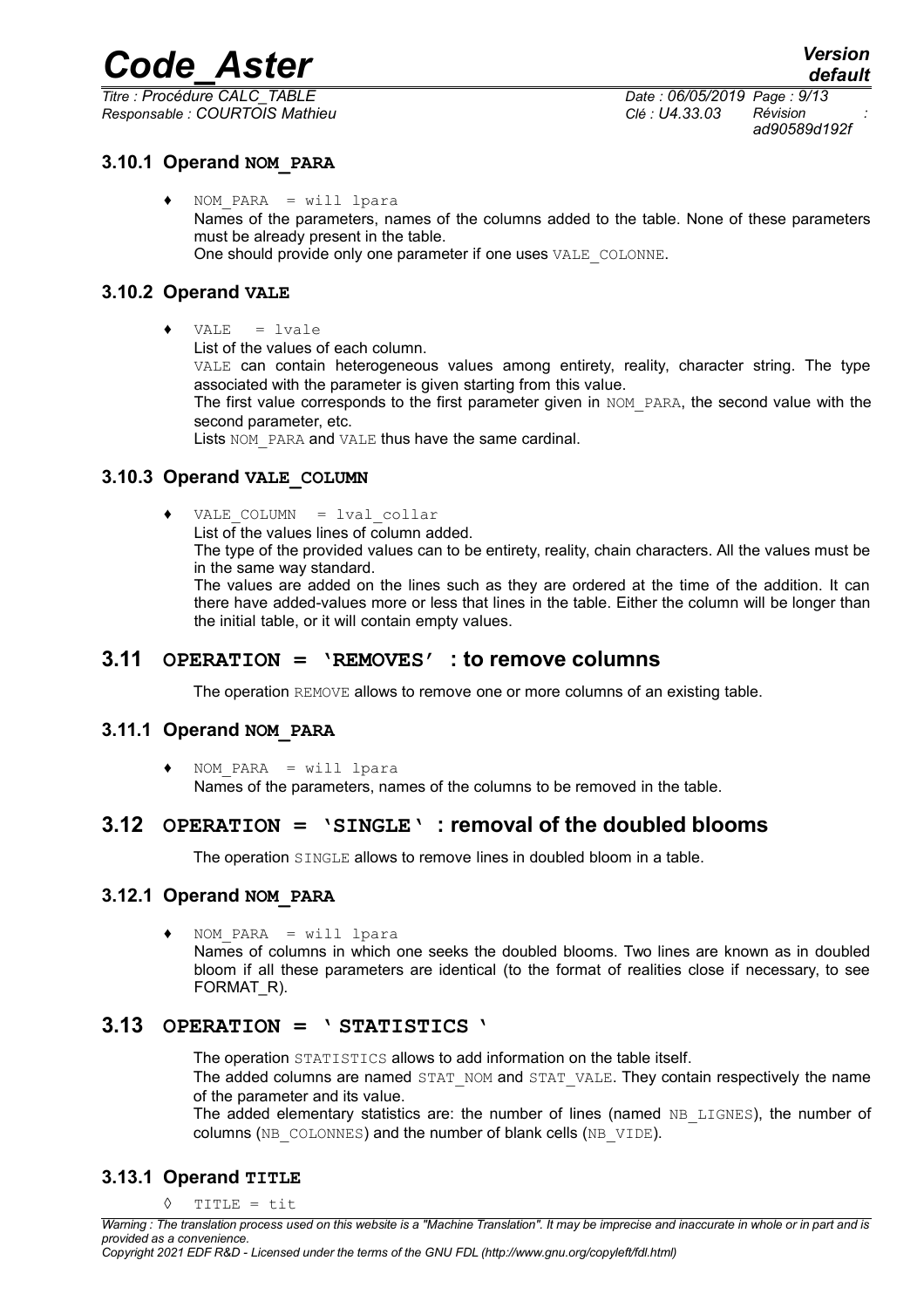

*Responsable : COURTOIS Mathieu Clé : U4.33.03 Révision :*

*Titre : Procédure CALC\_TABLE Date : 06/05/2019 Page : 10/13 ad90589d192f*

> Title of the produced table. When this one is not provided, the title of the table as starter, according to the operations, is supplemented.

#### **3.13.2 Operand INFORMATION**

<span id="page-9-3"></span>◊ INFORMATION = inf

Print in the file "message" of the additional information if  $\text{inf}=2$ . Nothing occurs if  $\text{inf}=1$ .

#### **3.14 OPERATION = ' CALCULATION '**

<span id="page-9-2"></span>The operation CALCULATION allows simple calculations for columns with real or whole variables in a table.

In the presence of reuse, a column with the name TYPE CALCUL is added in the table. For each TYPE CALCUL, a line is added with computed values to the required columns.

In absence of reuse, a new table is created only with the columns to calculate as well as a column of TYPE\_CALCUL. Each line corresponds to a kind of calculation.

#### **3.14.1 Operand NOM\_PARA**

<span id="page-9-1"></span> $NOM$  PARA = will lpara Names of the parameters, names of the columns with to apply calculations in the table.

#### **3.14.2 Operand TYPE\_CALCUL**

- <span id="page-9-0"></span>♦ TYPE\_CALCULATION = / 'MAXI',
	- / 'MINI', / 'SOMM', / 'MOY', / 'MAXI\_ABS', / 'MINI\_ABS', / 'SOMM\_ABS',

Type of calculation to be applied to the columns. It is possible to choose several types of calculation.

Choice of the types of calculation: 'MAXI' for the maximum in the column, 'MINI' for minimum in the column, 'SOMM' for nap in the column, 'MOY' for average in the column, 'MAXI\_ABS' for maximum of the absolute variables in the column, 'MINIS ABS' for minimum of the absolute variables in the column, 'SOMM ABS' for nap of the absolute variables in the column.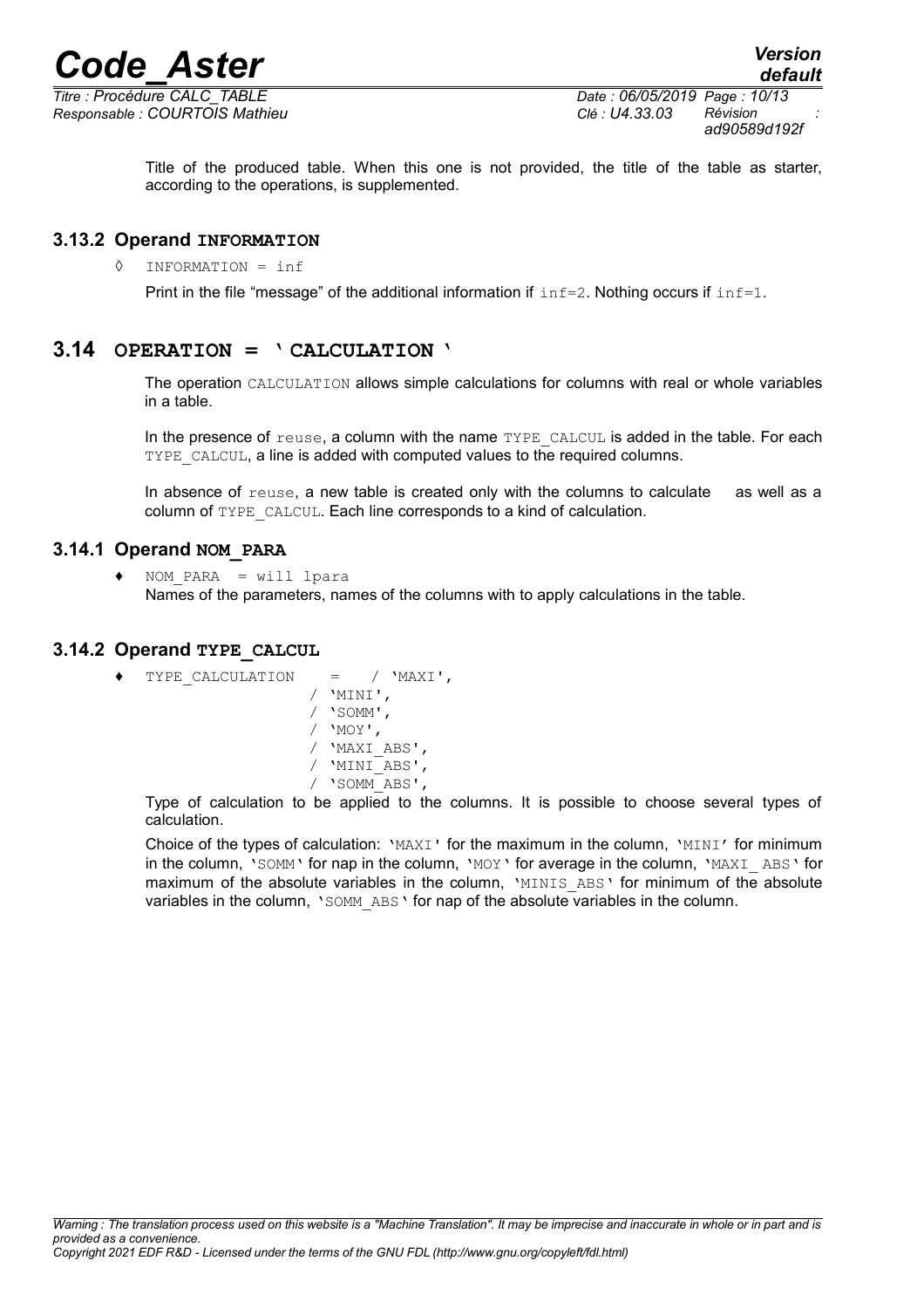*Titre : Procédure CALC\_TABLE Date : 06/05/2019 Page : 11/13 Responsable : COURTOIS Mathieu Clé : U4.33.03 Révision :*

*default*

*ad90589d192f*

### **4 Examples**

<span id="page-10-0"></span>

| Table 'TB1' |      |      |                  |  |
|-------------|------|------|------------------|--|
| NR          |      |      | <b>NODE</b>      |  |
|             | 2.0  | 4.5  | NO1              |  |
|             |      | 17.5 | N <sub>0</sub> 3 |  |
|             | 17.5 |      | N06              |  |

#### **Table 'TB2'**

| NR |      |      | <b>NODE</b> |
|----|------|------|-------------|
|    | 2.0  | 2.5  | NO1         |
|    |      | 5.5  | N031        |
|    | 17.5 | 20.5 | N062        |
|    | 5.0  |      | N013        |

#--- COMBINATION

TB3=CALC TABLE (TABLE=TB1,

 ACTION =\_F (OPERATION=' COMB', TABLE = TB2, NOM PARA='  $NOEUD')$ )

Contents of the table TB3 is:

| NR. | v.                            | Ζ.               | NODE | X           |
|-----|-------------------------------|------------------|------|-------------|
|     | 1 2.00000E+00 2.50000E+00 N01 |                  |      | 2.00000E+00 |
|     | 4.00000E+00  1.75000E+01  N03 |                  |      |             |
|     | 2 1.75000E+01 9.00000E+00 N06 |                  |      |             |
|     | $3 -$                         | 5.50000E+00 N031 |      | 4.00000E+00 |
|     | $4 -$                         | 2.05000E+01 N062 |      | 1.75000E+01 |
|     | $6 -$                         | 8.00000E+00 N013 |      | 5.00000E+00 |

```
#--- FORMULA
DNOR=FORMULE (NOM PARA = ('X', 'Z'),\overline{V}ALE = 'sqrt (X*X+Z*Z)')TB3=CALC TABLE (TABLE = TB3,
                reuse = TB3,
                 ACTION =_F (OPERATION=' OPER',
                            FORMULE=DNOR, NOM_PARA=' NOR_COOR'))
```
Contents of the table TB3 is:

| NR | Y                             | z                | NODE | X                       | NOR COOR |
|----|-------------------------------|------------------|------|-------------------------|----------|
|    | 1 2.00000E+00 2.50000E+00 N01 |                  |      | 2.00000E+00 3.20156E+00 |          |
|    | 1 4.00000E+00 1.75000E+01 N03 |                  |      |                         |          |
|    | 2 1.75000E+01 9.00000E+00 N06 |                  |      |                         |          |
|    | $3 -$                         | 5.50000E+00 N031 |      | 4.00000E+00 6.80074E+00 |          |
|    | $4 -$                         | 2.05000E+01 N062 |      | 1.75000E+01 2.69537E+01 |          |
|    | $6 -$                         | 8.00000E+00 N013 |      | 5.00000E+00 9.43398E+00 |          |

```
#--- TO RE-ELECT
TB3=CALC TABLE (TABLE = TB3,
               reuse = TB3,
                ACTION=_F (OPERATION=' RENOMME',
```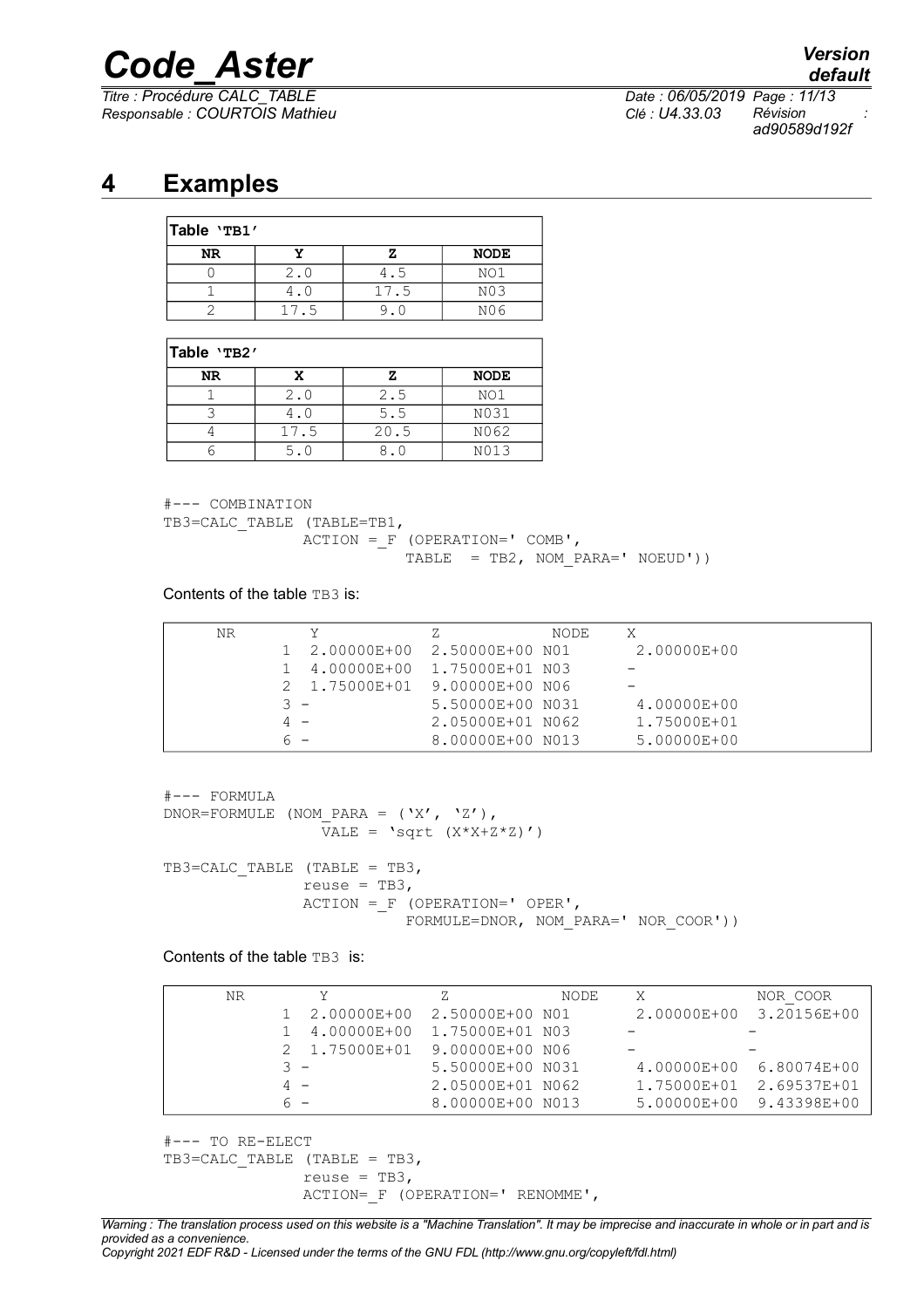*default*

*Titre : Procédure CALC\_TABLE Date : 06/05/2019 Page : 12/13 Responsable : COURTOIS Mathieu Clé : U4.33.03 Révision :*

*ad90589d192f*

NOM\_PARA= ('NOR\_COOR', 'NORM\_XZ')))

Contents of the table TB3 is:

| NR | Y                             |                  | NODE | X           | NORM XZ     |
|----|-------------------------------|------------------|------|-------------|-------------|
|    | 1 2.00000E+00 2.50000E+00 NO1 |                  |      | 2.00000E+00 | 3.20156E+00 |
|    | 4.00000E+00 1.75000E+01 N03   |                  |      |             |             |
|    | 2 1.75000E+01 9.00000E+00 N06 |                  |      |             |             |
|    | $3 -$                         | 5.50000E+00 N031 |      | 4.00000E+00 | 6.80074E+00 |
|    | $4 -$                         | 2.05000E+01 N062 |      | 1.75000E+01 | 2.69537E+01 |
|    | ี ค                           | 8.00000E+00 N013 |      | 5.00000E+00 | 9.43398E+00 |

#--- FILTER

TB4=CALC TABLE (TABLE = TB3,  $ACTION = F (OPERATION=' FILTRE',$ NOM\_PARA=' NORM\_XZ', CRIT\_COMP=' LE', VALE=30.))

Contents of the table TB4 is:

| NR |               |                  | NODE | NORM XZ                 |
|----|---------------|------------------|------|-------------------------|
|    | 1 2.00000E+00 | 2.50000E+00 NO1  |      | 2.00000E+00 3.20156E+00 |
|    | २ –           | 5.50000E+00 N031 |      | 4.00000E+00 6.80074E+00 |
|    | $4 -$         | 2.05000E+01 N062 |      | 1.75000E+01 2.69537E+01 |
|    | 6 -           | 8.00000E+00 N013 |      | 5.00000E+00 9.43398E+00 |

#--- EXTRACTION

```
TB3=CALC_TABLE (TABLE = TB3, reuse =TB3,
 ACTION =_F (OPERATION=' EXTR',
NOM\_PARA= ('NODE', 'X', 'Z', 'NORM\_XZ')))
```
Contents of the table TB3 is:

| NODE            | X<br>Z. |                                     | NORM XZ |
|-----------------|---------|-------------------------------------|---------|
| N <sub>01</sub> |         | 2.00000E+00 2.50000E+00 3.20156E+00 |         |
| N03             |         | $1.75000E + 01 -$                   |         |
| NO6             |         | $9.00000E + 00 -$                   |         |
| N031            |         | 4.00000E+00 5.50000E+00 6.80074E+00 |         |
| N062            |         | 1.75000E+01 2.05000E+01 2.69537E+01 |         |
| N013            |         | 5.00000E+00 8.00000E+00 9.43398E+00 |         |

#--- SORTING

TB3=CALC TABLE (TABLE = TB3, reuse=TB3,  $ACTION = F (OPERATION=' TRI',$ NOM PARA=' NORM XZ', ORDRE=' DECROISSANT'))

Contents of the table TB3 is:

| NODE             | X<br>z |                                     | NORM XZ |  |
|------------------|--------|-------------------------------------|---------|--|
| N062             |        | 1.75000E+01 2.05000E+01 2.69537E+01 |         |  |
| N013             |        | 5.00000E+00 8.00000E+00 9.43398E+00 |         |  |
| N031             |        | 4.00000E+00 5.50000E+00 6.80074E+00 |         |  |
| N <sub>01</sub>  |        | 2.00000E+00 2.50000E+00 3.20156E+00 |         |  |
| N06              |        | $9.00000E+00 -$                     |         |  |
| N <sub>0.3</sub> |        | $1.75000E+01 -$                     |         |  |